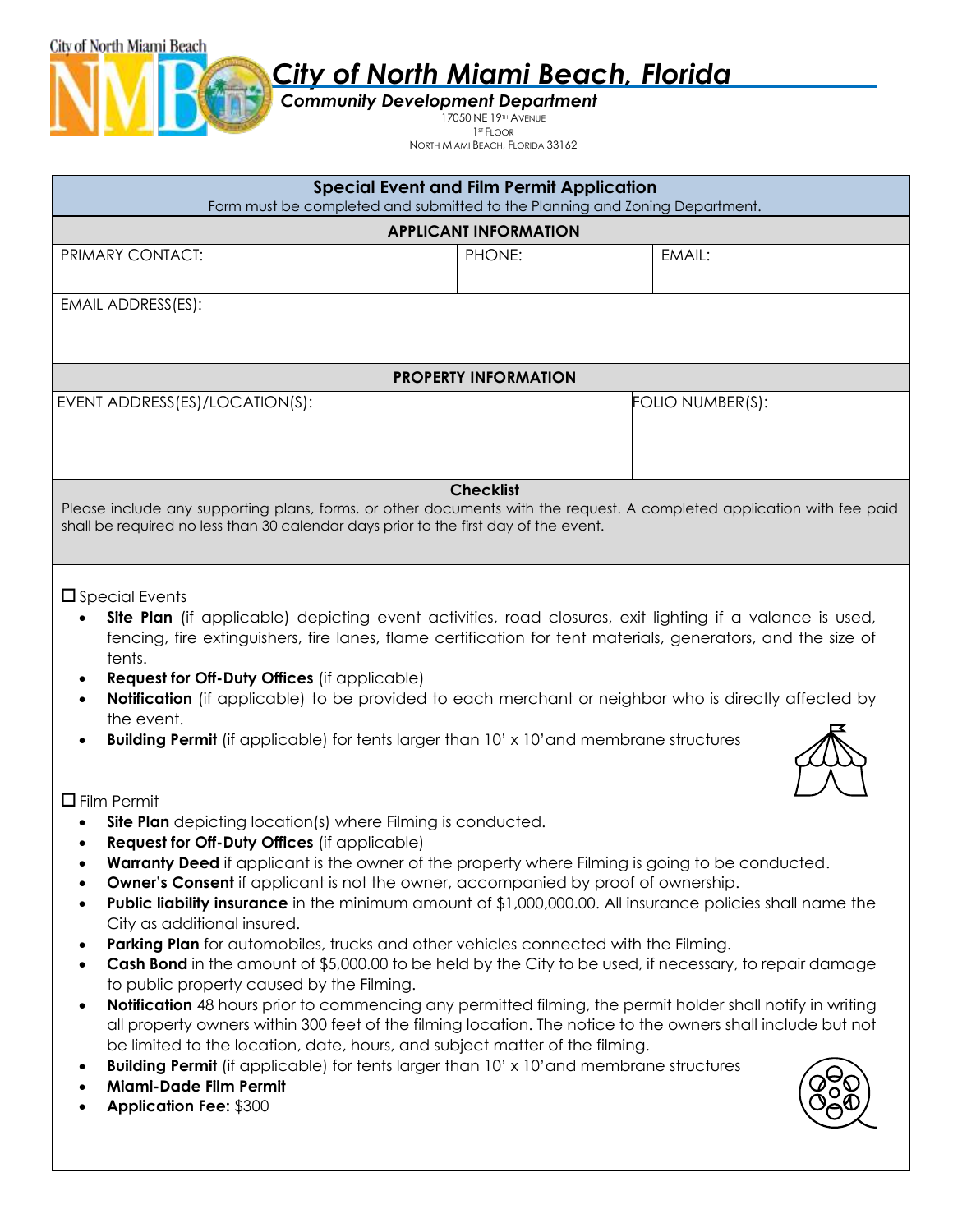

*Community Development Department* 17050 NE 19<sup>™</sup> AVENUE 1 ST FLOOR NORTH MIAMI BEACH, FLORIDA 33162 PLANNING & ZONING DIVISION: (305) 354-4456

| <b>EVENT INFORMATION</b>                                                                                                                                                             |                                                                                                                                                                                             |  |
|--------------------------------------------------------------------------------------------------------------------------------------------------------------------------------------|---------------------------------------------------------------------------------------------------------------------------------------------------------------------------------------------|--|
| <b>TITLE OF EVENT:</b>                                                                                                                                                               |                                                                                                                                                                                             |  |
| <b>TYPE OF EVENT:</b><br>$\Box$ FESTIVAL / CELEBRATION<br><b>O FILM OR TV SHOOT</b><br><b>O</b> GROUNDBREAKING<br><b>LATHLETIC / RECREATION</b><br><b>ID EXHIBIT / MISCELLANEOUS</b> | $\Box$ PARADE / PROCESSION<br><b>I CONCERT / PERFORMANCE FARMER / OUTDOOR</b><br><b>MARKET</b><br><b>OCIRCUS / CARNIVAL</b><br><b>O DEMONSTRATION (1ST AMENDMENT RIGHT)</b><br>$\Box$ OTHER |  |
| EVENT DESCRIPTION:                                                                                                                                                                   |                                                                                                                                                                                             |  |
| DATE(S) OF EVENT:                                                                                                                                                                    |                                                                                                                                                                                             |  |
| TIME(S) OF EVENT:                                                                                                                                                                    |                                                                                                                                                                                             |  |
| SET UP / TAKE UP TIME(S):                                                                                                                                                            |                                                                                                                                                                                             |  |
| ANTICIPATED NUMBER IN ATTENDANCE AT EVENT:                                                                                                                                           |                                                                                                                                                                                             |  |
| WILL YOU BE USING A CITY FACILITY, PROPERTY OR CITY RIGHT OF WAY? IF YES, PLEASE INDICATE NAME OR<br>LOCATION:                                                                       |                                                                                                                                                                                             |  |
| LIST THE ACTIVITIES YOUR EVENT WILL INCLUDE (FOOD BOOTHS, RIDES, LIVE MUSIC, ETC.):                                                                                                  |                                                                                                                                                                                             |  |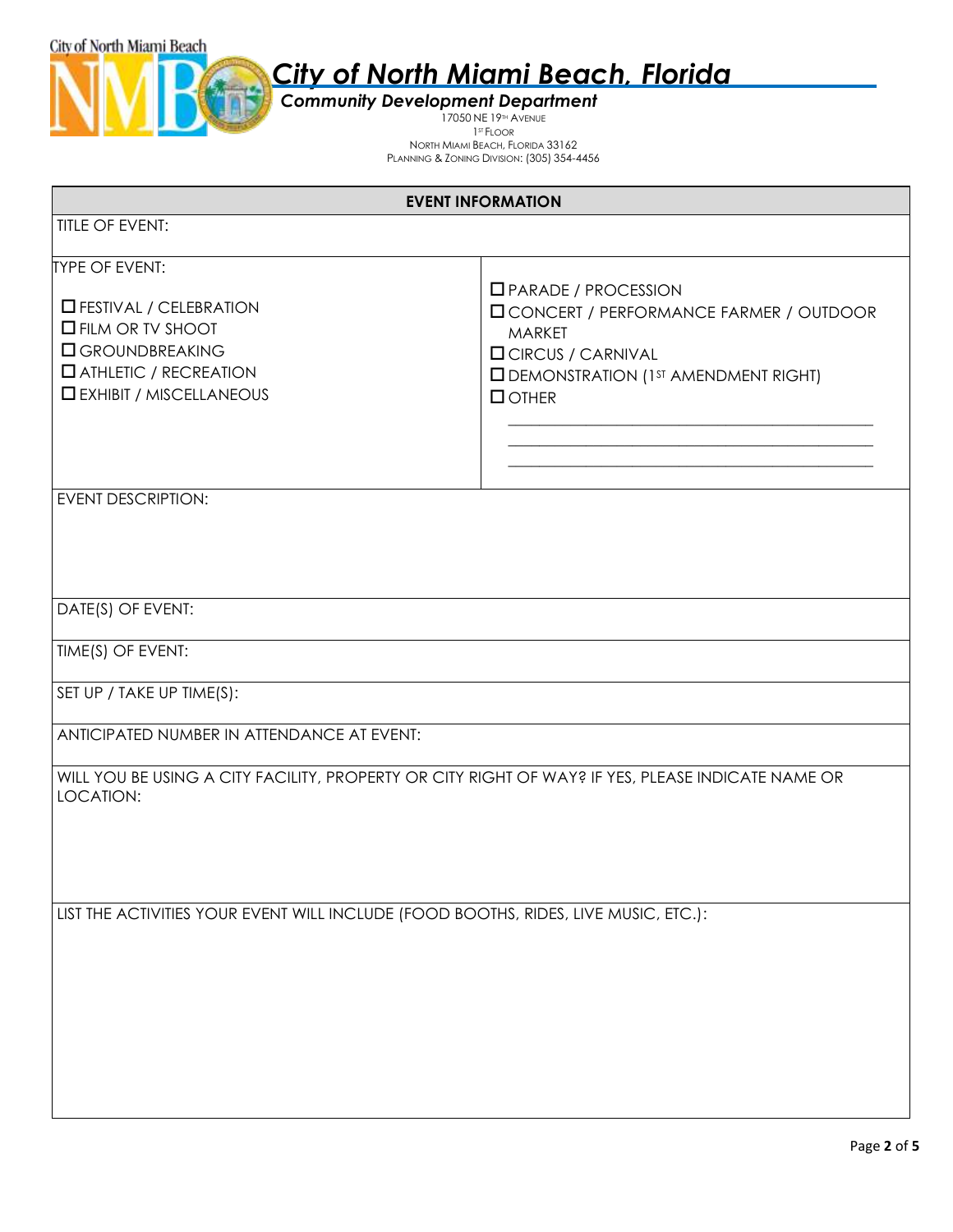|  |  | <b>City of North Miami Beach, Florida</b> |  |
|--|--|-------------------------------------------|--|
|  |  |                                           |  |

*Community Development Department* 17050 NE 19<sup>™</sup> AVENUE 1 ST FLOOR NORTH MIAMI BEACH, FLORIDA 33162

City of North Miami Beach

| TYONII IYIMIN BEASH, LEONDA OO FOZ                    |  |
|-------------------------------------------------------|--|
| <b>PLANNING &amp; ZONING DIVISION: (305) 354-4456</b> |  |

| WILL ALCOHOL BE SERVED?                   | WILL FOOD BE SERVED?.                                                                                | IS EVENT OPEN TO THE PUBLIC?   |  |
|-------------------------------------------|------------------------------------------------------------------------------------------------------|--------------------------------|--|
| $\Box$ YES                                | $\Box$ YES                                                                                           | $\Box$ YES                     |  |
| $\square$ NO                              | $\square$ NO                                                                                         | $\square$ NO                   |  |
|                                           |                                                                                                      |                                |  |
|                                           |                                                                                                      |                                |  |
| WILL ALCOHOL BE SOLD?                     | WILL FOOD BE SOLD?                                                                                   | ARE THERE FEES FOR THIS EVENT? |  |
| $\Box$ YES                                | $\Box$ YES                                                                                           | $\Box$ YES                     |  |
| $\square$ NO                              | $\square$ NO                                                                                         | $\square$ NO                   |  |
|                                           |                                                                                                      |                                |  |
|                                           | DO YOU ANTICIPATE THE NEED FOR CITY PERSONNEL, INCLUDING OFF-DUTY POLICE OFFICERS, EQUIPMENT? IF SO, |                                |  |
| PLEASE PROVIDE DETAILS:                   |                                                                                                      |                                |  |
|                                           |                                                                                                      |                                |  |
|                                           |                                                                                                      |                                |  |
|                                           |                                                                                                      |                                |  |
|                                           | HAVE YOU HIRED A SECURITY COMPANY TO MANAGE YOUR EVENT? IF YES, NAME OF SECURITY COMPANY AND         |                                |  |
| CONTACT INFORMATION:                      |                                                                                                      |                                |  |
|                                           |                                                                                                      |                                |  |
|                                           |                                                                                                      |                                |  |
|                                           |                                                                                                      |                                |  |
|                                           | DESCRIBE ANY AREAS IN WHICH PUBLIC ACCESS WILL BE RESTRICTED? IF SO, PLEASE DESCRIBE:                |                                |  |
|                                           |                                                                                                      |                                |  |
|                                           |                                                                                                      |                                |  |
|                                           |                                                                                                      |                                |  |
|                                           |                                                                                                      |                                |  |
| DESCRIBE ANY ALTERATIONS TO ANY PROPERTY: |                                                                                                      |                                |  |
|                                           |                                                                                                      |                                |  |
|                                           |                                                                                                      |                                |  |
|                                           |                                                                                                      |                                |  |
| NUMBER OF TENTS AND                       | NUMBER OF PORTABLE<br>NUMBER OF TEMPORARY                                                            | WILL THERE BE TEMPORARY        |  |
| SIZES:<br>GENERATORS:                     | <b>TOILETS:</b>                                                                                      | <b>ELECTRIC?</b>               |  |
|                                           |                                                                                                      |                                |  |
|                                           |                                                                                                      | $\Box$ YES                     |  |
|                                           |                                                                                                      | $\square$ NO                   |  |
| <b>EXHIBITS OR PLANS ATTACHED:</b>        |                                                                                                      |                                |  |
|                                           |                                                                                                      |                                |  |
| SIGNATURE:                                |                                                                                                      |                                |  |
|                                           |                                                                                                      | DATE:                          |  |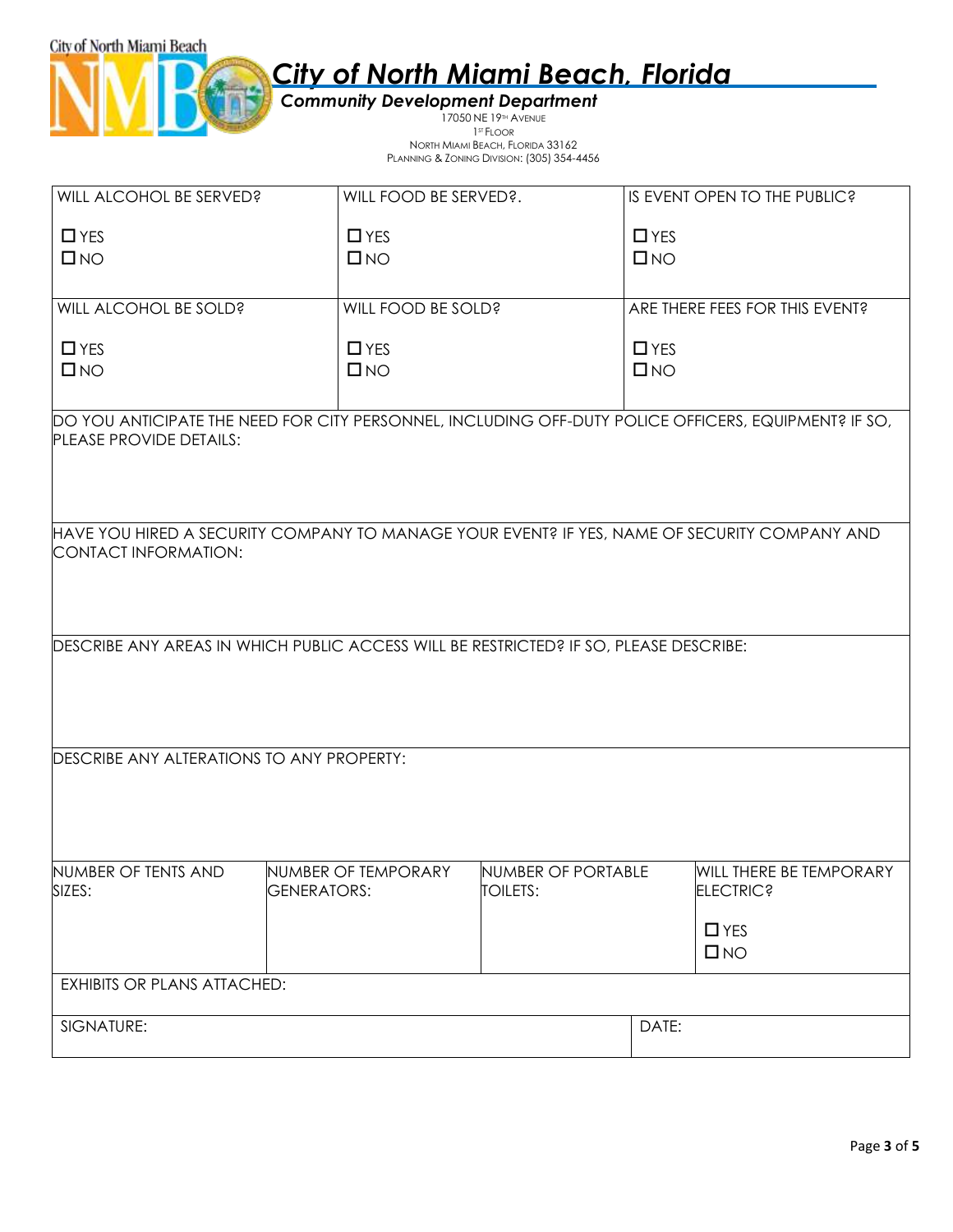

#### *Community Development Department* 17050 NE 19<sup>TH</sup> AVENUE 1 ST FLOOR NORTH MIAMI BEACH, FLORIDA 33162 PLANNING & ZONING DIVISION: (305) 354-4456

| <b>PROPERTY OWNERS INFORMATION</b>                    |                                                                                                                                                                                                                |  |
|-------------------------------------------------------|----------------------------------------------------------------------------------------------------------------------------------------------------------------------------------------------------------------|--|
| PROJECT ADDRESS(ES)/LOCATION(S):                      | FOLIO NUMBER(S):                                                                                                                                                                                               |  |
| PROPERTY OWNER(S) SIGNATURE(S):                       | PROPERTY OWNER(S) PRINT NAME:                                                                                                                                                                                  |  |
| ADDRESS(ES):                                          |                                                                                                                                                                                                                |  |
| TELEPHONE(S):                                         | EMAIL(S):                                                                                                                                                                                                      |  |
| Approval Termination or the Closing Down of the Event | The City of North Miami Beach or authorized representative may terminate any applicant's activity<br>when it is necessary for the safety and security of the public, for the protection of city resources, for |  |

violations of the approval rules or regulations/codes, or for not obtaining the required approval.

### **Note**

Please call regarding events that involve a political march or rally, or other exercise of the rights guaranteed by the First Amendment of the United States Constitution.

### **Limitation on Film Permits**

- Permit shall not be issued more than two times per year for each filming location. In no event may filming exceed three consecutive days or six days in any calendar year.
- No filming shall be permitted from 11:00 pm to 7:00 am.
- Any other limitations imposed by the City Manager or designee to protect the general welfare
- of the residents.
- Limitation on Location. No filming shall be conducted at a particular location if either the City Manager or designee determines that a film production at that location would in any way adversely affect the public health, safety or general welfare of the community or environment of the City. There shall be a minimum period of 30 calendar days of filming inactivity following the expiration of a permit for a particular location.